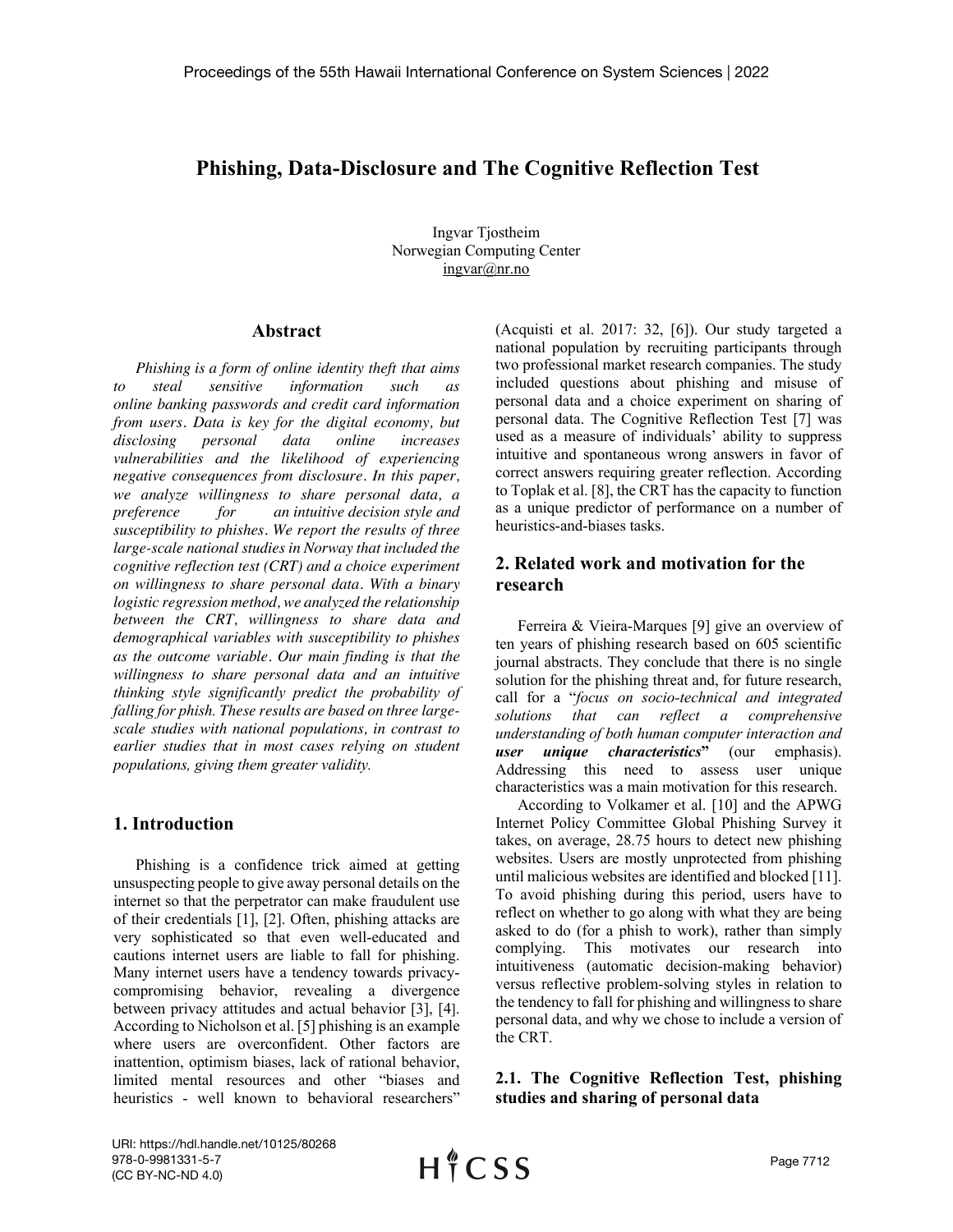The CRT is often thought of as measuring "people's tendency to answer questions with the first idea that comes to their mind without checking it" (Kahneman, 2011:65, [12]. This has been attributed to a tendency towards "miserly" information processing, to impulsively accept the solution to a problem that involves expending a minimum of cognitive effort [8], [13]. To score highly on the CRT, the respondent needs to reflect on and question their initial intuitive responses [14], [15] and this involves cognitive effort. This corresponds to the personal tendency not to rely on intuition (which is fast), rather than analytical reasoning (which takes longer).

Bialek & Pennycook [16] discuss whether or not the cognitive reflection test is robust to multiple exposures. They suggest that it is and write that "…participants who do poorly on the CRT massively overestimate their performance (i.e., they do not realize they are doing poorly; Pennycook et al., 2017), indicating that intuitive individuals may have a metacognitive disadvantage (see also Mata et al., 2013)" [17].

It could be argued that low scores on the CRT simply reflect low mathematical skill or general cognitive ability. But while these factors may influence their scores somewhat, they do not explain them completely [18], [19], [20], [8], [13]. The CRT aims to cue intuitions that are common across people and lead to potential responses from nearly all test-takers. Differences in scores can then be taken to reflect an individual's tendency towards reflective versus intuitive thinking. We suggest that the CRT is relevant for phishing research, since in a phishing context a fast and intuitive response style might be expected to correlate with higher vulnerability.

Several studies have used the CRT in relation to phishing susceptibility, though not with national populations. Kumaraguru et al. [21] in a study with 42 students in a lab experiment, found the low CRT score group had a higher probability of clicking on the phishing-no-account e-mails than those in the high CRT score group, 0.39 versus 0.04, respectively. In their study with the classic three-items CRT, a CRT score of 0-1 (all wrong or one correct) was coded as the "low CRT group" and 2-3 (two or all correct) as the "high CRT group."

Butavicius et al. [22] performed a phishing study with 121 students. These researchers found a significant negative correlation between CRT scores and link safety judgments for spear-phishing ( $\rho <$  -.23, p < .014, N = 112) and phishing ( $ρ < -0.3$ ,  $p < 0.001$ , N = 112) emails, but no significant correlation between performance on the CRT and link safety judgments on genuine emails (ρ  $\langle -0.01, p \langle 0.973, N = 114 \rangle$ . Petraityte et al. [23] recruited 100 participants consisting of university students,

lecturers and staff, and asked them to assess QR-codes. They found that less impulsive people who did not know what the purpose of the test was (those with a higher CRT score) responded better. Participants with higher CRT scores were less likely to click on the URL held inside the fake QR code. Cognitive impulsivity did not reveal any significant difference for the participants who were informed what the study was about. Finally, in a study by Jones et al. [24] with 224 university students and staff, the participants were asked to examine 36 emails (18 legitimate and 18 phishing emails). Although the analysis of the data primarily indicated that participants who demonstrated higher sensation seeking were poor at discriminating between phishing and legitimate stimuli, the authors write that "Performance on the CRT also predicted susceptibility".

A further motivation for our work was the tendency that many have of sharing of personal data when they do not have to. In the digital economy, we pay with our data [25], [26], [27]. For many applications, we have to give consent to sharing, but not always. All Internet-users can be targeted by phishing, and requests for sharing of data generally. We therefore chose to use national population samples rather than convenience samples or a sample with students only.

### **3. Research method**

We carried out three surveys in Norway in cooperation with two different market research companies, to achieve our aim of national studies on an issue affecting a broad section of the population. The three surveys included questions from the Eurostatsurvey about credit cards and misuse of data [28]. The formulation of these questions was discussed with the national bureau of statistics in Norway. This means that the findings in our studies, the demographical profile and the number that reported falling for phish can be compared to statistical data published by the national bureau of statistics.

The Cognitive Reflection Test was used to assess participants thinking styles, intuitive versus analytical. While in some countries many in the general public know with the correct answers to the CRT [29] the CRT has, as far as we know, not been used in a national, large-scale survey in Norway before. We also designed a behavioral measure concerning disclosure of personal data and demographics. We asked the participants for consent, to give us access to all the data about the participant that the market research company already had. Since the market research company was the dataprocessor, and we did not actually receive the data, we did not need ethical approval for the studies.

For the sample sizes we used the Eurostat-stat cybersecurity 2017 survey [28] as an indication. In this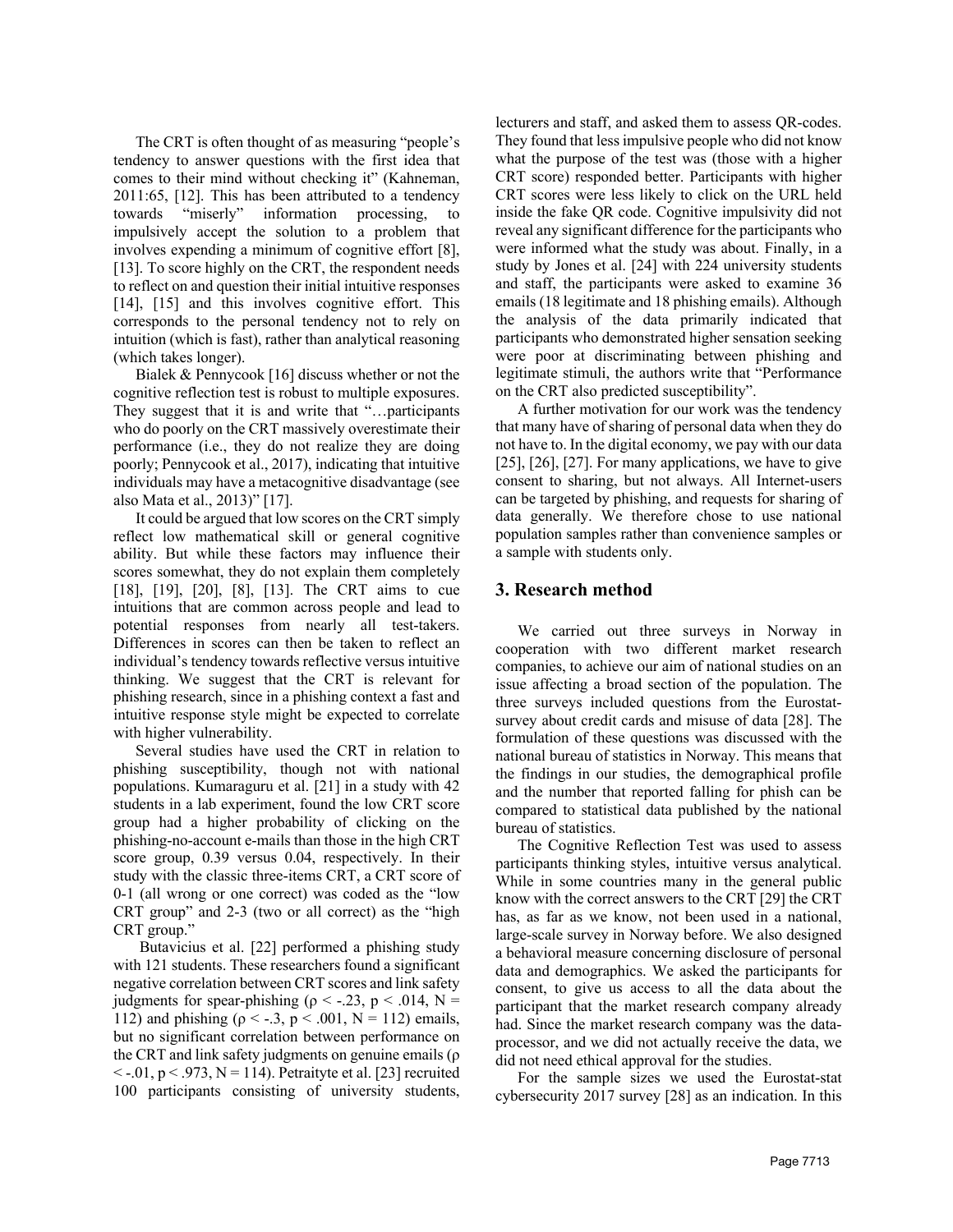survey, 8 percent answered that they had experienced identity theft, that is someone stealing personal data and impersonating the person. On the basis of this we set a target of at least 100 respondents in each study who have experienced phishing.

The participants were recruited from two panels, citizens that are 18 years to 79 years in study 1 and 16 to 69 years in study 2 and 3. In total, study 1 had 1340 respondents  $18 - 79$  years old, and 1148 with the age 18 to 69. In study 2 there were in total 1405 individuals aged 16 to 69 years, and in study 3 1290 individuals. We excluded the 70 plus age group from study 1 in order to have a more similar age-profile for the three studies. The study 2 and the 3 participants were recruited from the same panel, but none of the study 2 participants were invited to participate in study 3.

#### **3.1. Participants, the survey format and measurements**

The participants received an email and answered the web-based survey on a PC or smart-phone, which took 10-15 minutes. For the CRT , with used the open format in study 1. In study 2, 50% received the open format, and 50% the multiple-choice format for the three CRTitems. In study 3, 75% received the open format, and 25% the multiple-choice format for the three CRTitems. The scores on the CRT [7] are reported in Table 3. For the three CRT-questions, the mean time used for the open format was 186 seconds vs. 108 seconds for the multiple-choice format.

In the first two studies 49% were male and 51% female, in the third study 50% male and 50% female.

**Table 1. The age profile of the participants and descriptive statistics of the CRT.**

| Age:   | 16-      | $20 -$ | $30-$ | $40-$ | 50-59   | 60-69   |
|--------|----------|--------|-------|-------|---------|---------|
|        | 19       | 29     | 39    | 49    |         |         |
| Study1 | $2\%$    | 17%    | 22%   | 22%   | 21%     | 17%     |
| Study2 | 8%       | 21%    | 16%   | 18%   | 20%     | 18%     |
| Study3 | 9%       | 21%    | 18%   | 19%   | 18%     | 15%     |
|        | Min      | Max    | Mean  | SD    | Skew-   | Kurto-  |
|        |          |        |       |       | ness    | sis     |
| Age    | 18       | 69     | 43.9  | 14.1  | 0.01    | $-1.05$ |
| Study1 |          |        |       |       |         |         |
| Age    | 16       | 69     | 42.0  | 15.7  | $-0.02$ | $-1.32$ |
| Study2 |          |        |       |       |         |         |
| Age    | 16       | 69     | 41.8  | 15.5  | 0.11    | $-1.18$ |
| Study3 |          |        |       |       |         |         |
| CRT.   | $\Omega$ | 3      | 1.25  | 1.76  | 0.30    | $-1.42$ |
| Study1 |          |        |       |       |         |         |
| CRT:   | $\Omega$ | 3      | 0.97  | 0.72  | $-0.01$ | $-1.54$ |
| Study2 |          |        |       |       |         |         |

| CRT    |  | 0.53 | $\mid 0.90 \mid 1.56$ |  |
|--------|--|------|-----------------------|--|
| Study3 |  |      |                       |  |

Table 1 shows that, persons of ages above 19 years were uniformly represented in our three samples. Skewness and Kurtosis are descriptive statistics for distribution. Skewness represents the extent to which scores have a tendency toward the upper or lower end of a distribution, while kurtosis indicates the extent to which a distribution of scores is relatively flat or relatively peaked. If the result is greater than  $+/- 2.0$ , the variable has a skewness problem. This is not the case for our studies, see Table 1.

In Table 2 we present the educational profile of the participants.

|                  | the first coldinity. |                        |                                               |                                 |
|------------------|----------------------|------------------------|-----------------------------------------------|---------------------------------|
|                  | Primary<br>education | Secondary<br>education | College $&$<br>University,<br>lower<br>degree | University,<br>higher<br>degree |
| Study1<br>(1148) | 7%                   | 35%                    | 38%                                           | 20%                             |
| Study2<br>(1405) | 18%                  | 36%                    | 30%                                           | 17%                             |
| Study3<br>(1290) | 13%                  | 42%                    | 29%                                           | 17%                             |

**Table 2. Participants' educational profile. (Number of respondents in the parenthesis in the first column).**

The three measures used in the studies were the Cognitive Reflection Test, the three items developed by Frederick [7], a self-reported measure on phishing similar to the measurement used in the Eurostat-survey [28], and a behavioral measure on disclosure of personal data and demographics. The three CRT-items are often referred to as the bat/ball, widgets and the lilypad problem [13]. The open format, where the respondents fill in the answers themselves, is the standard CRT format. Recently a multiple-choice format has been developed. The motivation for using a multiple-choice format, using typical answers from studies with the open format, has been to save time for the respondents [30].

Table 3 presents the share of the respondents with all wrong answers, one correct, two correct and all three correct.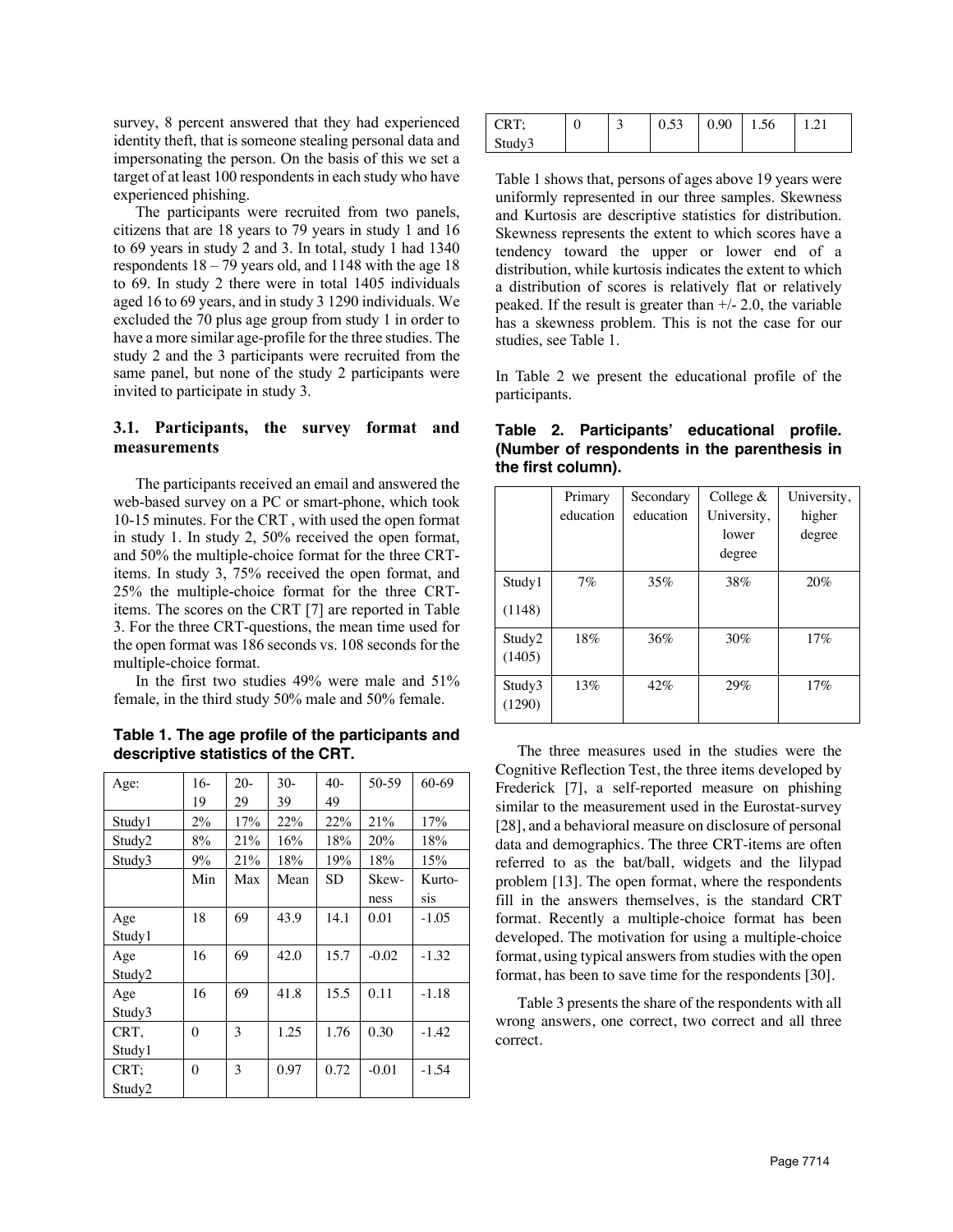|                                      | A11<br>wrong | One<br>correct | Two<br>correct | All three<br>correct |
|--------------------------------------|--------------|----------------|----------------|----------------------|
| Study 1, open<br>question            | 38%          | 21%            | 20%            | 22%                  |
| Study 2, open and<br>multiple choice | 43%          | 29%            | 16%            | 12%                  |
| Study 3, open and<br>multiple choice | 69%          | 15%            | 10%            | 6%                   |

**Table 3. The three CRT-items (Number of respondents in the parenthesis in the first column).**

The context for our experiment on disclosure of personal data was that the participants in both studies had taken part in surveys before as panel members. The market research company has the answers to these surveys in their database but will normally not share this information with other clients. However, it is possible to link data and build a very detailed profile of each respondent based on answers to previous surveys. This was the context for our experiment on disclosure of personal data. We asked, in cooperation with the market research company, if we could have access to their answers to previous surveys and their Facebook profiles and with all these data build new profiles of them. The market research company, the data-processor, did not the share the personal data with us as client.

Both studies used two questions from the Eurostatsurvey about credit cards and misuse of data. The formulation of these questions was discussed with the national bureau of statistics. In these questions, the word phishing is not used. Phishing is a term known in technological contexts, but its meaning is not known to all citizens. We performed a preliminary analysis of the understanding of the term. We used the question "can you, in your own words, describe was phishing is?" Of the respondents, 64% did not write anything, 23% wrote an explanation that we coded as correct, and 12% an explanation that we coded as incorrect. The two questions in the Eurostat-survey do not use the word phishing, but misuse and theft, see Table 4.

Self-reports on phishing and phishing incidents can be criticized. How accurate are these type of data? Greitzer et al. 2021 [43] did a large scale simulated phishing experiment with 6938 faculty and staff members of an American university. They write (p. 36): "In summary, our results suggest that, among numerous variables studied in this experiment, the best predictor of phishing susceptibility is having been phished before. Individuals who report having been successfully phished in the last 2 months are more likely to succumb to one or more of our phishing emails."

In the following we refer to phishing, those who have and those how have not fallen for phishes, based on the answers to these two questions.

|        | rapic +. Orcult-card misuse and iD-there |                          |
|--------|------------------------------------------|--------------------------|
|        | Has experienced                          | Has not experienced      |
|        | misused of credit or                     | misused of credit or     |
|        | debit card, the last 12                  | debit card, the last 12  |
|        | months                                   | months                   |
| Study1 | 10%                                      | 90%                      |
| (1148) |                                          |                          |
| Study2 | 14%                                      | 86%                      |
| (1405) |                                          |                          |
| Study3 | $10\%$                                   | 90%                      |
| (1290) |                                          |                          |
|        | Has experienced ID                       | Has not experienced ID   |
|        | theft the last 12 months                 | theft the last 12 months |
| Study1 | 7%                                       | 93%                      |
| (1148) |                                          |                          |
| Study2 | 8%                                       | 92%                      |
| (1405) |                                          |                          |
| Study3 | 8%                                       | 92%                      |
| (1290) |                                          |                          |
|        | Has experienced                          | Has experienced          |
|        | misused of credit or                     | misused of credit or     |
|        | debit card or ID-theft                   | debit card or ID-theft   |
| Study1 | 12%                                      | 88%                      |
| (1148) |                                          |                          |
| Study2 | 15%                                      | 85%                      |
| (1405) |                                          |                          |
| Study3 | 14%                                      | 86%                      |
| (1290) |                                          |                          |

**Table 4. Credit-card misuse and ID-theft**

Table 4 shows that around 10 percent of participants reported that they have experienced misuse, which is similar to the numbers reported in the Eurostat-surveys.

Table 5 presents the share of the respondents with all wrong answers, one correct, two correct and all three correct for the four educational groups.

**Table 5. Education and the CRT**

|                                         | All   | <b>One</b> | Two     | A11     |
|-----------------------------------------|-------|------------|---------|---------|
|                                         | wrong | correct    | correct | three   |
|                                         |       |            |         | correct |
| Study 1 Primary<br>education (84)       | 56%   | 16%        | 16%     | 13%     |
| Study 1<br>Secondary<br>education (398) | 48%   | 22%        | 17%     | 13%     |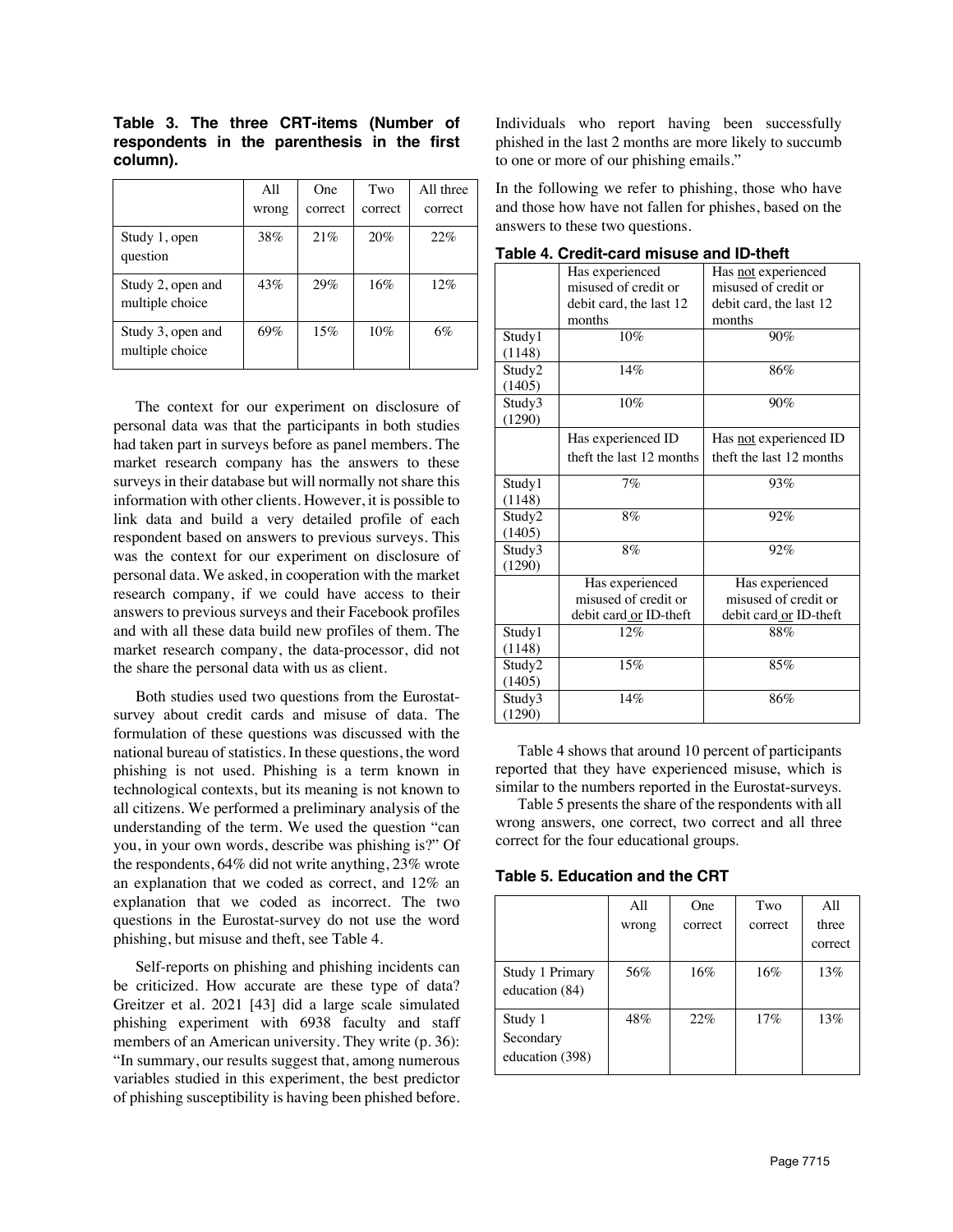| Study 1 Univ. &<br>college, lower<br>level $(432)$  | 32% | 23% | 23%   | 22%   |
|-----------------------------------------------------|-----|-----|-------|-------|
| Study 1 Univ. &<br>college, higher<br>level $(234)$ | 24% | 16% | 20%   | 40%   |
|                                                     |     |     |       |       |
| Study 2 Primary<br>education (246)                  | 48% | 31% | 15%   | 7%    |
| Study 2<br>Secondary<br>education (498)             | 49% | 28% | 16%   | 8%    |
| Study 2 Univ. &<br>college, lower<br>level $(413)$  | 40% | 31% | 15%   | 14%   |
| Study 2 Univ. &<br>college, higher<br>level $(244)$ | 32% | 27% | 18%   | 23%   |
|                                                     |     |     |       |       |
| Study 3 Primary<br>education (163)                  | 77% | 12% | 8%    | 3%    |
| Study 3<br>Secondary<br>education (541)             | 71% | 17% | $9\%$ | $4\%$ |
| Study 3 Univ. &<br>college, lower<br>level (372)    | 67% | 13% | 11%   | $9\%$ |
| Study 3 Univ. &<br>college, higher<br>level $(214)$ | 64% | 13% | 14%   | $9\%$ |

# **3.1. Hypotheses – Sharing of Data and the CRT as a Predictor of Susceptibility**

A low score on the cognitive reflection test indicates a tendency towards intuitive decision-making [8], [13]. Jones et al. [32], in their phishing study, found that performance on CRT predicted susceptibility to phishing. We hypothesized that education and CRT are predictors of falling for phishes as follows:

**Hypothesis 1**: Education is a predictor of susceptibility to phishing. In comparison to those with low education, those with high education are less susceptible.

There are many studies documenting that it is hard to detect phishing. Based on this we formulated the second hypothesis stating that an intuitive decision-making style measured with the CRT can predict falling for phishing.

**Hypothesis 2**: The CRT is a predictor of susceptibility to phishing. In comparison to those with a low score on the CRT, those with high score on the CRT are less susceptible to phishing.

Previous research has shown that females generally score lower on the CRT scores [7], [18] and so we expect them also to be more susceptible to phishing. However, studies on susceptibility to phishing did not find an effect of gender [32], [33]. Studies have indicated that in some situations, men take more risks than women [34].

**Hypothesis 3**: Gender is a predictor of susceptibility to phishing.

**Hypothesis 4**: Willingness to share personal data is a predictor of susceptibility to phishing.

# **4. Results**

 To test our hypotheses, we chose binary logistic regression with a dichotomous variable, 'has fallen for phish (yes/no)', as the dependent variable. One of the purposes was to investigate the question: is CRT score a good predictor of falling for phishing when we include the other factors gender, age, education and disclosure of data as variables?

Binary logistic regression is a form of regression used when the dependent variable is a dichotomy and the independent variables are of any type. It can be used to predict a categorical dependent variable on the basis of continuous and/or categorical independent variables, in our case whether or not someone reports that they has fallen for phishing in the past. By this method, the model is used for the prediction of the probability of the occurrence of the event by fitting data to a logistic curve. Cases with probabilities above a given numerical cut-off are accepted. We chose 0.12, 01.5 and 0.14 based on the percentages for falling for phish in the three datasets, see Table 4. The binary logistic, with the chosen cut-offs 1 is categorised as success whereas cases lower than this cut off value are classified as 0 (failure). This method is used to test the null hypothesis that a linear relationship does not exist between the predictor variables and the log odds of the criterion variable. Goodness-of-fit tests, such as the likelihood ratio test, are available as indicators of model appropriateness, as is the Wald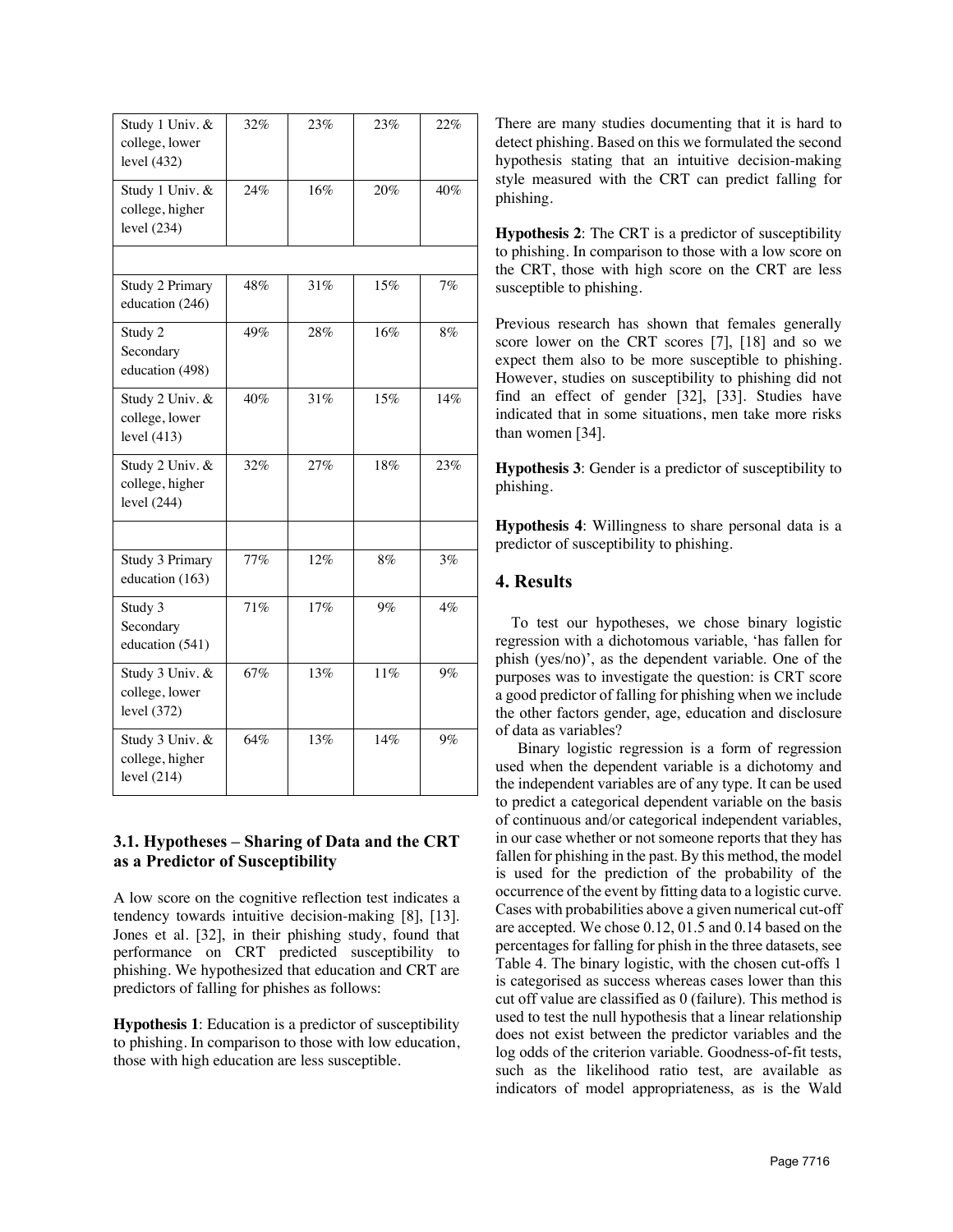statistic to test the significance of individual independent variables.

We tested our models with the SPSS-software, version 27. In logistic regression models, the Hosmer-Lemeshow test [35]. Archer et al. [36] is a goodness of fit test. Hosmer and Lemeshow recommend sample sizes greater than 400. A Hosmer-Lemeshow statistic of > 0.05 is often used to reject the null hypothesis that there is no difference, implying that the model's estimates fit the data.

Of our two models (Table 6) the first has p-value smaller than 0.05 and the second and third p-value larger than 0.05. The Nagelkerke *R2* is a pseudo R-square and it is impacted by how lopsided the split of dependent variables is. Even so it is often used to assess model adequacy [35]. The Nagelkerke *R2* was 13.3% for study 1, 19.6% for study 2 and 10.9% in study 3. Misuse of credit-card and ID theft were coded as one binary variable, see Table 4.

In the binary logistic model, we included gender, age, education, the CRT scores and the behavioral measure of data disclosure as variables. Table 5 shows that it was those with the longest education that performed best on the CRT-test. Since it has been shown that those with good mathematical skills or cognitive abilities often perform better on the CRT, we included an interaction effect of CRT and education in the model.

**Table 6 - Overall fitting indices for the binary logistics regression model.** 

| Model summary – study 1 $(N=1148)$ |                                    |               |              |  |  |  |  |
|------------------------------------|------------------------------------|---------------|--------------|--|--|--|--|
| -2 Log likelihood                  |                                    | Cox and Snell | Nagelkerke R |  |  |  |  |
|                                    |                                    | R square      | square       |  |  |  |  |
|                                    |                                    |               |              |  |  |  |  |
| Step 3                             | 777.294                            | 0.063         | 0.121        |  |  |  |  |
|                                    | Hosmer and Lemeshow Test           |               |              |  |  |  |  |
| Chi-square                         |                                    | df.           | Sig.         |  |  |  |  |
| 19.875<br>Step 3                   |                                    | 8             | 0.011        |  |  |  |  |
|                                    | Model summary – study 2 $(N=1404)$ |               |              |  |  |  |  |
|                                    | -2 Log likelihood                  | Cox and Snell | Nagelkerke R |  |  |  |  |
|                                    |                                    | R square      | square       |  |  |  |  |
| Step 3                             | 1043.91                            | 0.089         | 0.157        |  |  |  |  |
| Hosmer and Lemeshow Test           |                                    |               |              |  |  |  |  |
| Chi-square                         |                                    | df.           | Sig.         |  |  |  |  |
| Step 3                             | 9.566                              | 8             | 0.297        |  |  |  |  |
| Model summary – study $3 (N=1290)$ |                                    |               |              |  |  |  |  |

|        | -2 Log likelihood        | Cox and Snell<br>R square | Nagelkerke R<br>square |  |  |  |  |
|--------|--------------------------|---------------------------|------------------------|--|--|--|--|
| Step 3 | 955.648                  | 0.060                     | 0.109                  |  |  |  |  |
|        | Hosmer and Lemeshow Test |                           |                        |  |  |  |  |
|        | Chi-square               | df.                       | Sig.                   |  |  |  |  |
| Step 3 | 7.865                    |                           | 0.447                  |  |  |  |  |

The *R squares* indicated that the variables in the equation contributed to predicting the dependent variable falling for phishing.

We used the Wald statistic to identify the significant variables in the model. The Wald statistic is the square of the t-statistic and gives equivalent results for a single parameter and can be used to test the significance of particular predictors in a statistical model. As the method for selecting how independent variables are entered into the analysis, we choice backward Wald. The method analyzes the predictor variables and picks the one that predicts the most on the dependent measure. In the backward method, all the predictor variables chosen are added into the model. Then, the variables that do not (significantly) predict anything on the dependent measure are removed from the model one by one. The backward method is generally the preferred method because the forward method might produce so-called suppressor effects. These suppressor effects occur when predictors are only significant when another predictor is held constant.

|                    | <b>Beta</b> | <b>SE</b> | Wald  | d | Sig. | Exp  |
|--------------------|-------------|-----------|-------|---|------|------|
| Variable           | estimates   |           |       | f |      | (B)  |
| code               |             |           |       |   |      |      |
| Study 1 - Step 3   |             |           |       |   |      |      |
| $Male = 1$         | $-0.407$    | 0,19      | 4.49  | 1 | 0.03 | 1.50 |
| $Female=0$         |             |           |       |   |      |      |
| Age                | $-0.330$    | 0.07      | 21.97 | 1 | 0.00 | 0.79 |
| Data-              | $-0.711$    | 0.19      | 13.46 | 1 | 0.00 | 0.49 |
| Disclosure         |             |           |       |   |      |      |
| $No=0, yes=1$      |             |           |       |   |      |      |
| CRT                | $-0.383$    | 0.09      | 18.29 | 1 | 0.00 | 0.68 |
| Constant           | 0.270       | 0.32      | 0.73  | 1 | 0.39 | 1.31 |
| Study $2 -$ Step 3 |             |           |       |   |      |      |
| $Male = 1$         | 0.385       | 0.17      | 5.42  | 1 | 0.00 | 1.47 |
| $Female = 0$       |             |           |       |   |      |      |
| Age                | $-0.21$     | 0.01      | 15.47 | 1 | 0.00 | 0.98 |

**Table 7. Variables in the Equation**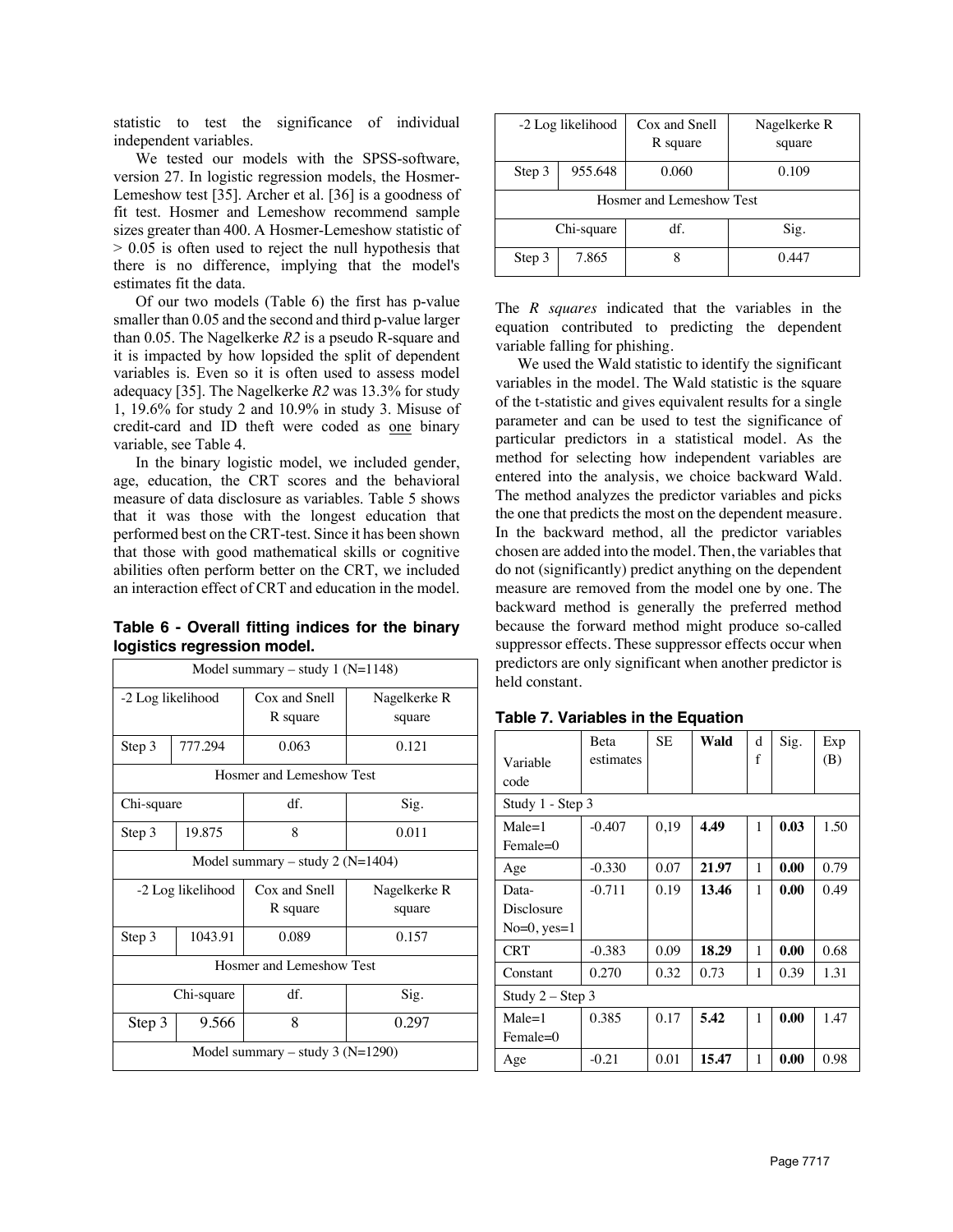| Data-            | $-1.406$  | 0.18      | 64.70  | 1 | 0.00 | 0.25 |
|------------------|-----------|-----------|--------|---|------|------|
| Disclosure       |           |           |        |   |      |      |
| $No=0$ , $yes=1$ |           |           |        |   |      |      |
| <b>CRT</b>       | $-0.288$  | 0.09      | 10.99  | 1 | 0.00 | 0.75 |
| Constant         | 0.446     | 0.28      | 2,63   | 1 | 0.11 | 1.56 |
| Study 3- step 3  |           |           |        |   |      |      |
|                  | Beta      | <b>SE</b> | Wald   | d | Sig. | Exp  |
|                  | estimates |           |        | f |      | (B)  |
| Education        | 0.191     | 0.92      | 4,272  | 1 | 0,04 | 1.21 |
| Age              | $-0.024$  | 0.01      | 16.803 | 1 | 0.00 | 0.97 |
| Data-            | $-1.085$  | 0.17      | 41.267 | 1 | 0.00 | 0.34 |
| Disclosure       |           |           |        |   |      |      |
| $No=0, yes=1$    |           |           |        |   |      |      |
| <b>CRT</b>       | $-0.283$  | 0.12      | 5.868  | 1 | 0.02 | 0.75 |
| Constant         | $-0.335$  | 0.33      | 1.029  | 1 | 0.31 | 0.72 |

 Education, and the interaction term education x CRT, are not variables in the equation for study 1 and 2 see Table 8. For study 3, gender is not a variable in the equation. In the final model in step 3 for study 1 and 2 (see Table 7) data-disclosure, CRT score and age all had high Wald estimates indicating that they made the biggest contribution to the model; that is, they are predictors for our outcome variable, falling for phishes. In study 3, data-disclosure and age are the two factors with high Wald estimates – see Table 7.

|  |  |  | Table 8. Variables not in the equation |
|--|--|--|----------------------------------------|
|--|--|--|----------------------------------------|

|                        | Score | df             | Sig.  |
|------------------------|-------|----------------|-------|
| Study $1 -$ Step 3     |       |                |       |
| <b>Education x CRT</b> | 0.323 | $\mathbf{1}$   | 0.570 |
| Education              | 0.203 | 1              | 0.652 |
| Overall statistics     | 0.327 | $\overline{c}$ | 0.849 |
| Study $2 -$ Step 3     |       |                |       |
| <b>Education x CRT</b> | 0.047 | $\mathbf{1}$   | 0.829 |
| Education              | 0.011 | 1              | 0.916 |
| Overall statistics     | 0.417 | 2              | 0.812 |
| Study $3 -$ Step 3     |       |                |       |
| Male 1                 | 0.937 | $\mathbf{1}$   | 0.33  |
| Female 0               |       |                |       |
| <b>Education x CRT</b> | 0.075 | 1              | 0.784 |
| Overall statistics     | 1.008 | $\overline{c}$ | 0.604 |

The Wald statistic estimates indicated that data disclosure behaviour, CRT scores and age were predictors of falling for phishing. In our model, see Table 7 (that included other variables), education was not a predictor of falling for phish in study 1 and 2, and a very weak predictor in study 3. Out conclusion is that hypothesis 1 was rejected. The second hypothesis was supported; in all three studies, CRT score was a predictor of falling for phish. The third hypothesis was partly supported; in the first two studies, the Wald estimates indicated a gender difference, with men being more susceptible to falling for phish than women. Hypothesis 4, willingness to share personal data, was supported. The respondents that gave consent seems more susceptibility to phishing than those that did not.

## **6. Discussion and concluding remarks**

Our results confirmed the potential of using the CRT as a test for the likelihood of a person's susceptibility to phishing as reported by the citizens. The CRT provides a useful tool for identifying one of the characteristics of people who would benefit from advice or tuition to help avoid falling for these damaging confidence tricks. Willingness to share data was also associated with susceptibility to phishing.

Our findings indicate that the CRT can be used with samples drawn from a national population. CRT has been developed and validated with student samples and very few studies have used the CRT with ordinary citizens, as we did in the present studies. When a convenience sample is used, it may not be representative of the population at large so that the results are of limited generalizability. National studies might serve as a reference for other studies. This is also why we cooperated with the national bureau of statistics on the wording of the questionnaire.

However, it is much harder to design experiments with national samples, since the participants are not in a controlled environment. The time-factor plays a role in conjunction with the difficulty of the tasks. When a task takes many minutes, some participants will abandon it. Those with less education and other groups such as the elderly might behave differently from students. These can be recruited in a national sample. This is one of the reasons why the recommendation is that researchers should also use these samples. There are also ethical issues that are more challenging in uncontrolled environments, such as the issue of informed consent. There is also the issue of the expectations of the survey participants. They are used to answering questions, and less used to doing tasks and being tested in a study that includes the CRT problems. Some market research companies might hesitate to carry out studies that could attract complaints and negative publicity.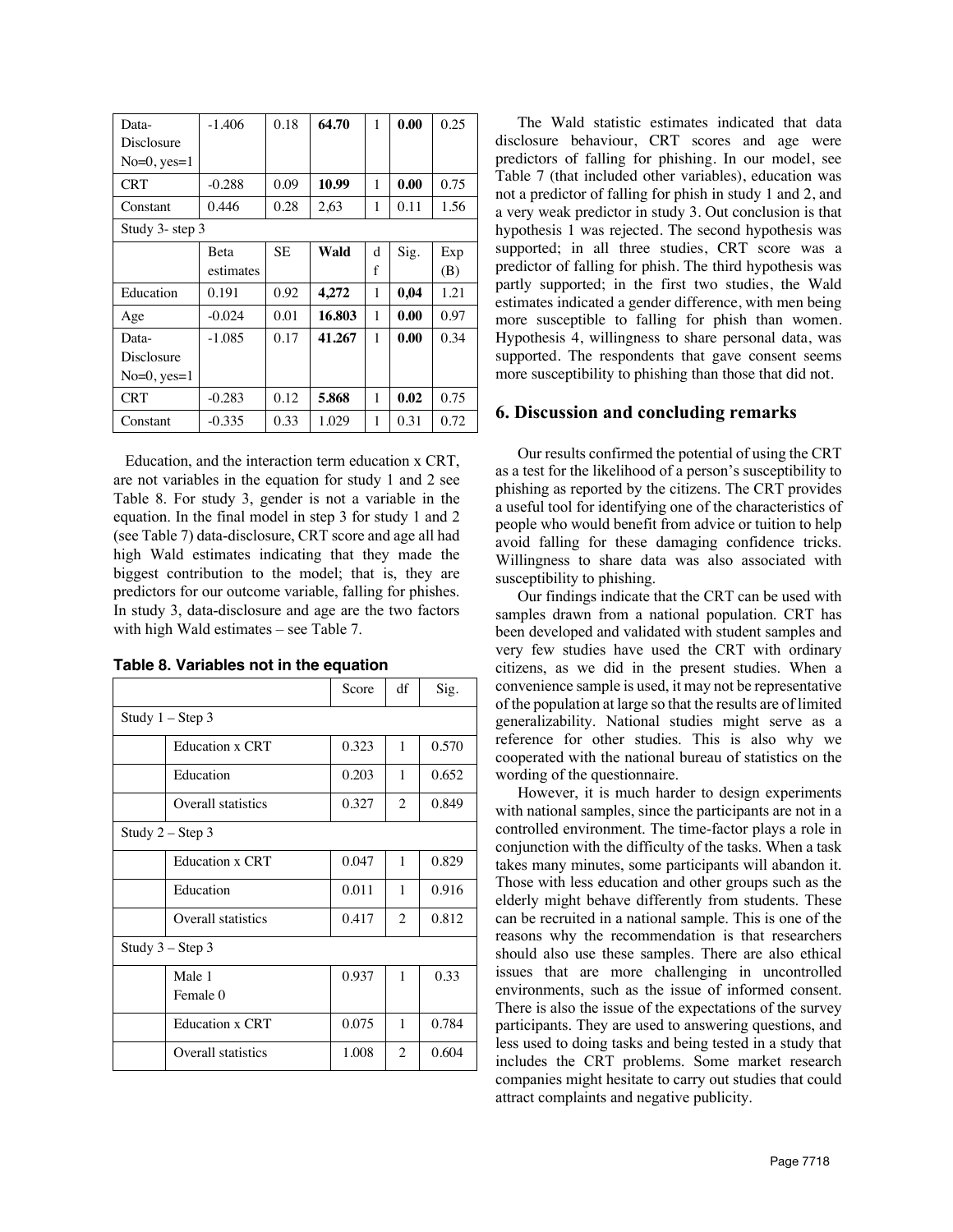In the USA and some other English-speaking countries, the CRT is quite well known. If a respondent knows the correct answer in advance, the CRT cannot be used as intended. This is one of the reasons why alternatives to the standard CRT have been developed, tested and used in some recent studies [37]. In non-English speaking countries, such as the country of this study, Norway, it has rarely been used, so that it is unlikely that respondents will know the answers already. Others have studied the repeated exposure effect of the CRT and concluded that the CRT is robust to multiple testing and is stable across time [42]. However, if someone performs an online search, he or she will be able to find the correct answers easily.

The present results demonstrate that those with more education perform significantly better than others on the CRT. One of the strengths of using the CRT is that it is not a self-reported measurement but rather, assuming that the respondent does not search for the answer (or know the answer in advance), tells us about the respondent's individual behavior and characteristics. Our study indicates that individual citizens can perform well on the CRT without higher education. In our logistics models that included demographics, a measure on data-sharing and the CRT, it was the data-sharing behavior and the CRT that contributed significantly to predicting susceptibility to phishing, not demographics.

Sirota & Juanchich [38] argue that the standard open format should be replaced by a multiple-choice format because it is less likely that someone will perform a search to find the answer; instead the respondent will give a spontaneous response. However, the comparison we did of the two formats in the study indicated that, including for the multiple-choice format, some users took a very long time to answer the three questions. For the three CRT questions the mean completion time was 186 seconds for the open format vs 108 for the multiplechoice format. A solution would be to use a timer. After x seconds, the next section or question is presented, and in the case of no answer being given this will be recorded as a no answer or a wrong answer. This approach was used by Da Silva et al. [39] and should be considered for future studies with the CRT.

It is important to mention that we do not know that the respondents reported honestly when they answered the questions and that we actually know whether they have actually fallen for phishing or not. We speculate that some that spent long times on the CRT questions had searched for the answers online. In a controlled laboratory setting it is less likely that this will happen. When a respondent is answering a survey on his or her PC or smartphone, he or she may be distracted and may not really care much about the questions and the answers given [40]. In a lab., a class-room or other controlled environment this is less of a problem. Another drawback

of large-scale surveys is that it is costly to recruit many respondents and run a large-scale study in a population.

The CRT is useful for research on why online users fall for phishing but is not the only measure that can be recommended. We opted for a measure on data disclosure in our studies to complement CRT, as well as demographics. For future research, we suggest that the CRT should be used in actual or semi-natural phishing experiments, together with other measurements of risk propensity [41] inattention, optimism bias or overconfidence.

#### **Acknowledgements**

This research was supported by Research Council Norway, the grants 270969 and 310105 (NORCICS). The author gratefully acknowledges John Waterworth for proofreading the draft of the manuscript.

#### **10. References**

[1] Jones, Jagatic, T., Johnson, N., Jakobsson, M., and Menczer, F. Social phishing. *Communications of the ACM*, 2007. 5(10), 94–100.

[2] Dhamija, R., Tygar, J. D., and Hearst, M. Why phishing works. In *Proceedings of the SIGCHI Conference on Human Factors in Computing Systems* (Montréal, Québec, Canada, April 22 - 27, 2006. R. Grinter, T. Rodden, P. Aoki, E. Cutrell, R. Jeffries, and G. Olson, Eds. CHI '06. ACM Press, New York, NY, 581-590.

[3] Acquisti, A. Privacy in electronic commerce and the economics of immediate gratification. In: EC '04 Proceedings of the 5th ACM Conference on Electronic Commerce, USA, 2004. 21-29.

[4] Barnes, S. B. A privacy paradox: Social networking in the United States. First Monday, 2006. 11(9). Retrieved from http://firstmonday.org/article/view/1394/1312.

[5] Acquisti, A., Adjerid, R. Balebako, L., Brandimarte, L. Cranor, S., Komanduri, P. Leon, N. Sadeh, F. Schaub, M. Sleeper, Y. Wang, and S. Wilson. Nudges for privacy and security: Understanding and assisting users choices online. ACM Computing Surveys, 2017. Vol. 50 (3) Article 44, Aug. [6] Nicholson, J., Coventry, L., and Briggs, P. 2017. Can we fight social engineering attacks by social means? Assessing social salience as a means to improve phishing detection. In Proceedings of the Thirteenth Symposium on Usable Privacy and Security (SOUPS 2017). Santa Clara, CA: USENIX.

[7] Frederick, S. Cognitive Reflection and Decision Making. Journal of Economic Perspectives 2005. 19(4): 25-42.

[8] Toplak, M. E., West, R. F., and Stanovich, K. E. The Cognitive Reflection Test as a predictor of performance on heuristics and biases tasks. *Memory & Cognition*, 2011. 39, 1275–1289.

[9] Ferreira, A. and Vieira-Marques, P. Phishing through time: A ten year story based on abstracts, Proceedings of the 4th International Conference on Information Systems Security and Privacy, 2018. vol. 1, pp. 225-232.

[10] Volkamer. M, Renaud, K., Reinheimer, B. and A. Kunz, "User experiences of TORPEDO: TOoltip-powered phishing email DetectiOn ", *Computers & Security*, February 2017.